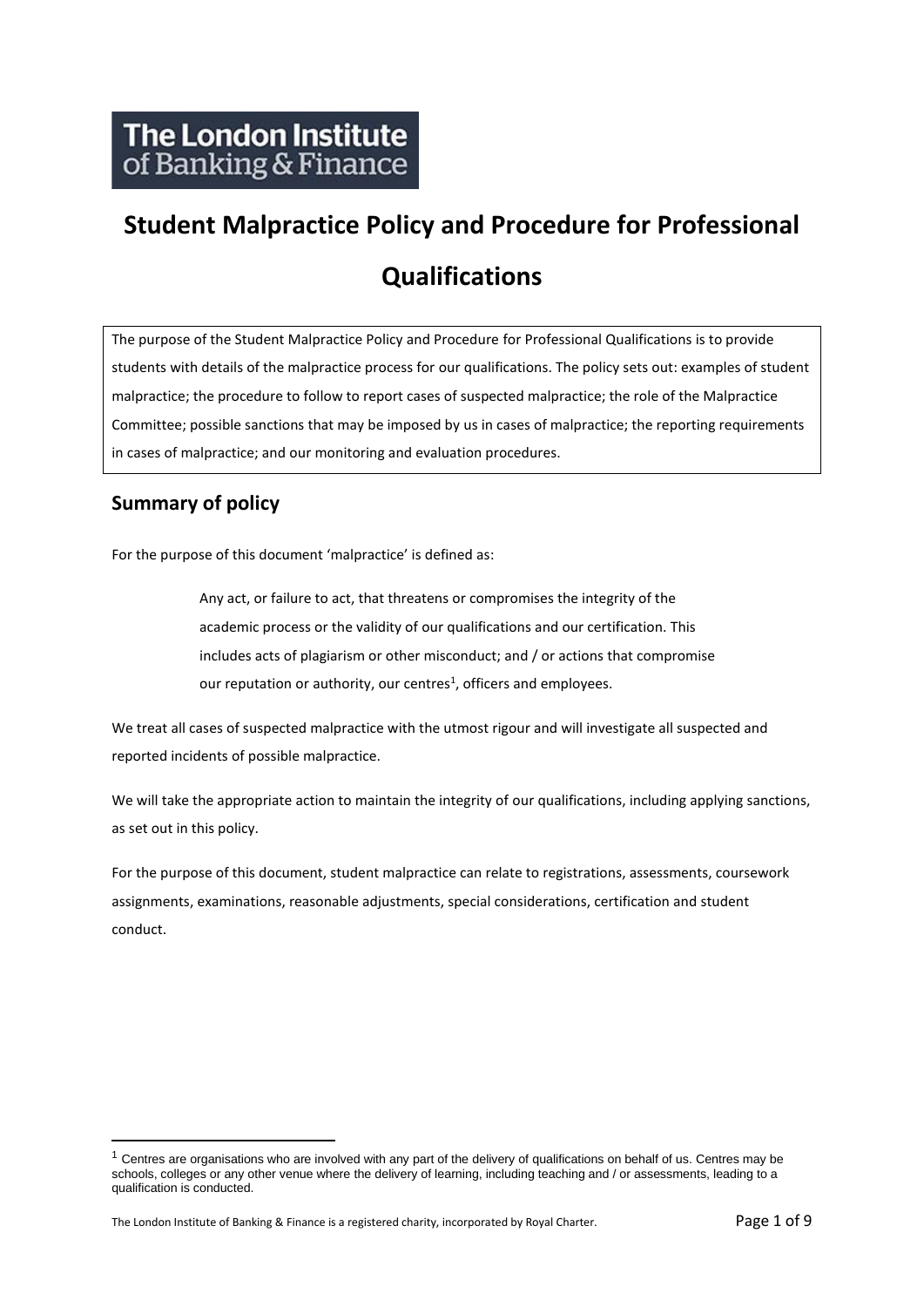

### <span id="page-1-0"></span>**Section A – Identification and reporting a suspected case of malpractice**

- 1.1 An allegation of student malpractice may be made by:
	- i. An assessment centre, and centre contractors / employees and stakeholders for example invigilators, teachers / tutors and other officers;
	- ii. Another student;
	- iii. An independent party<sup>2</sup> who suspects possible malpractice has taken place; and,
	- iv. An individual who wishes to remain anonymous.
- 1.2 We will also investigate when we have discovered potential or suspected malpractice via internal administration or quality assurance procedures, for example, coursework assignments that are submitted to plagiarism detection software and are identified for review.
- 1.3 We reserve the right not to investigate further where the information does not provide reasonable grounds for possible malpractice, it is not related to one of our existing or previous students, or it is appropriate that an external investigation is undertaken first, for example by the police.
- 1.4 Some examples of student malpractice are described below. These examples are not exhaustive and all incidents of suspected malpractice, will be fully investigated by us, where there are sufficient grounds to do so.

<sup>&</sup>lt;sup>2</sup> An independent party is an individual or organisation that does not work forus, or provide any services on our behalf.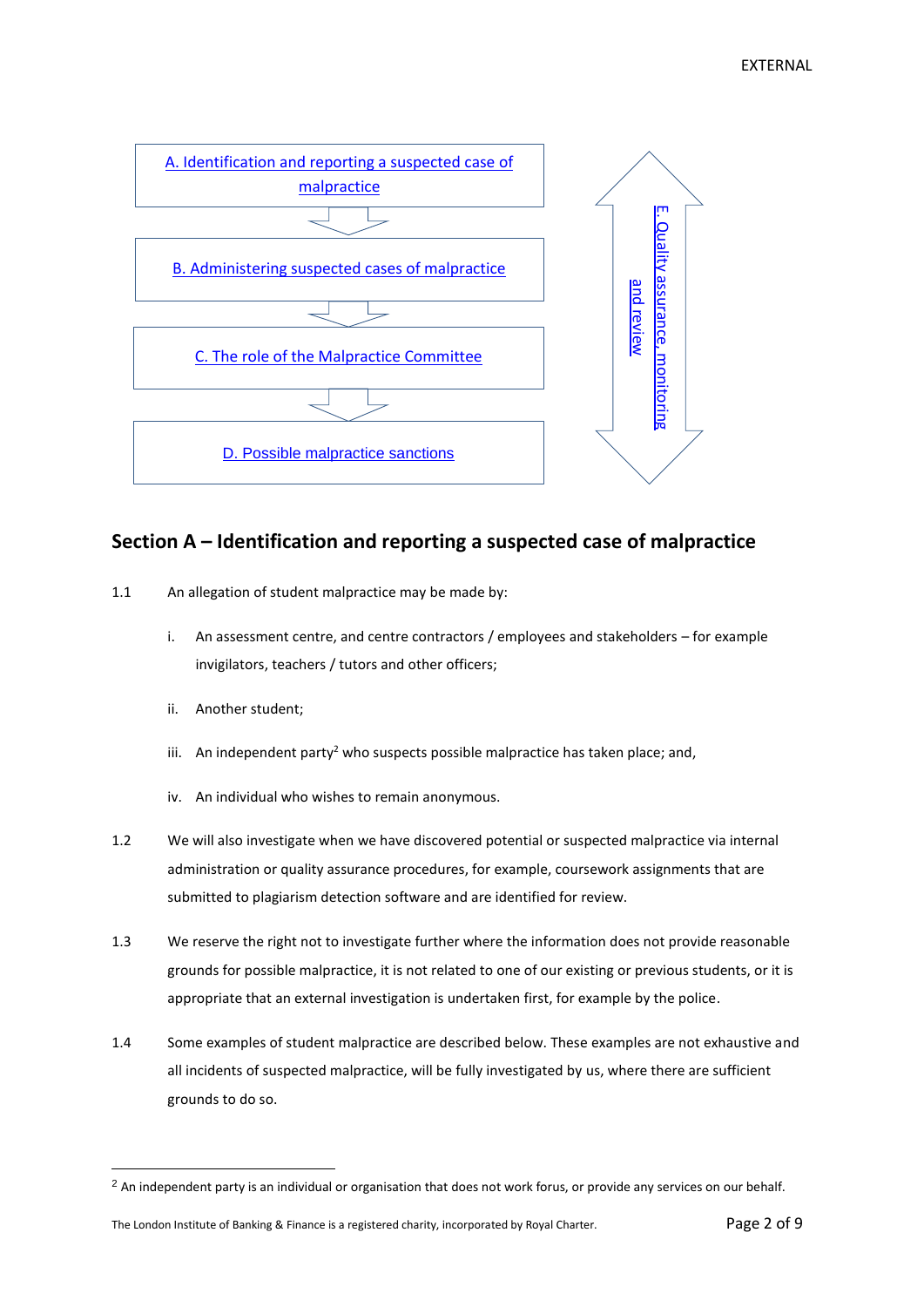- i. Obtaining examination or assessment material without authorisation.
- ii. Arranging for an individual other than the student to sit an assessment or to submit an assignment not undertaken by the student.
- iii. Impersonating another student to sit an assessment or to submit an assignment on their behalf.
- iv. Possession of anything not permitted in the assessment room, regardless of whether they are relevant to the assessment, or whether or not the student refers to them during the assessment process, for example notes, blank paper, electronic devices (when prohibited).
- v. Communicating in any form, for example verbally or electronically, with other students during the assessment when it is prohibited.
- vi. Committing plagiarism by using the work of another person, either intentionally or unintentionally without acknowledging that person.
- vii. Accessing / copying the work of another student or allowing another student to access / copy from your work either intentionally or unintentionally.
- viii. Working together with another student / individual to complete an assignment, unless authorised to do so, otherwise know as collusion.
- ix. Fabrication of evidence / results set down within assessment submissions.
- x. Damaging another student's work.
- xi. Inclusion of inappropriate or offensive material in coursework assignments or assessment scripts.
- xii. Failure to comply with our published regulations.
- xiii. Failure to comply with instructions given by the assessment invigilator, for example, working beyond the allocated time; refusing to hand in assessment script / paper when requested; not adhering to warnings relating to conduct during the assessment.
- xiv. Failure to comply with the regulations of a centre.
- xv. Disruptive behaviour or unacceptable conduct at an assessment venue or centre (including aggressive or offensive language or behaviour).
- xvi. Producing, using or allowing the use of forged or falsified documentation, including but not limited to:
	- personal identification;
	- supporting evidence provided for reasonable adjustment or special consideration applications; and,
	- our results documentation, including certificates.
- xvii. Falsely obtaining, by any means, a certificate for a unit or qualification.
- xviii. Falsely acquiring or declaring, by any means, entry criteria necessary for a unit or qualification.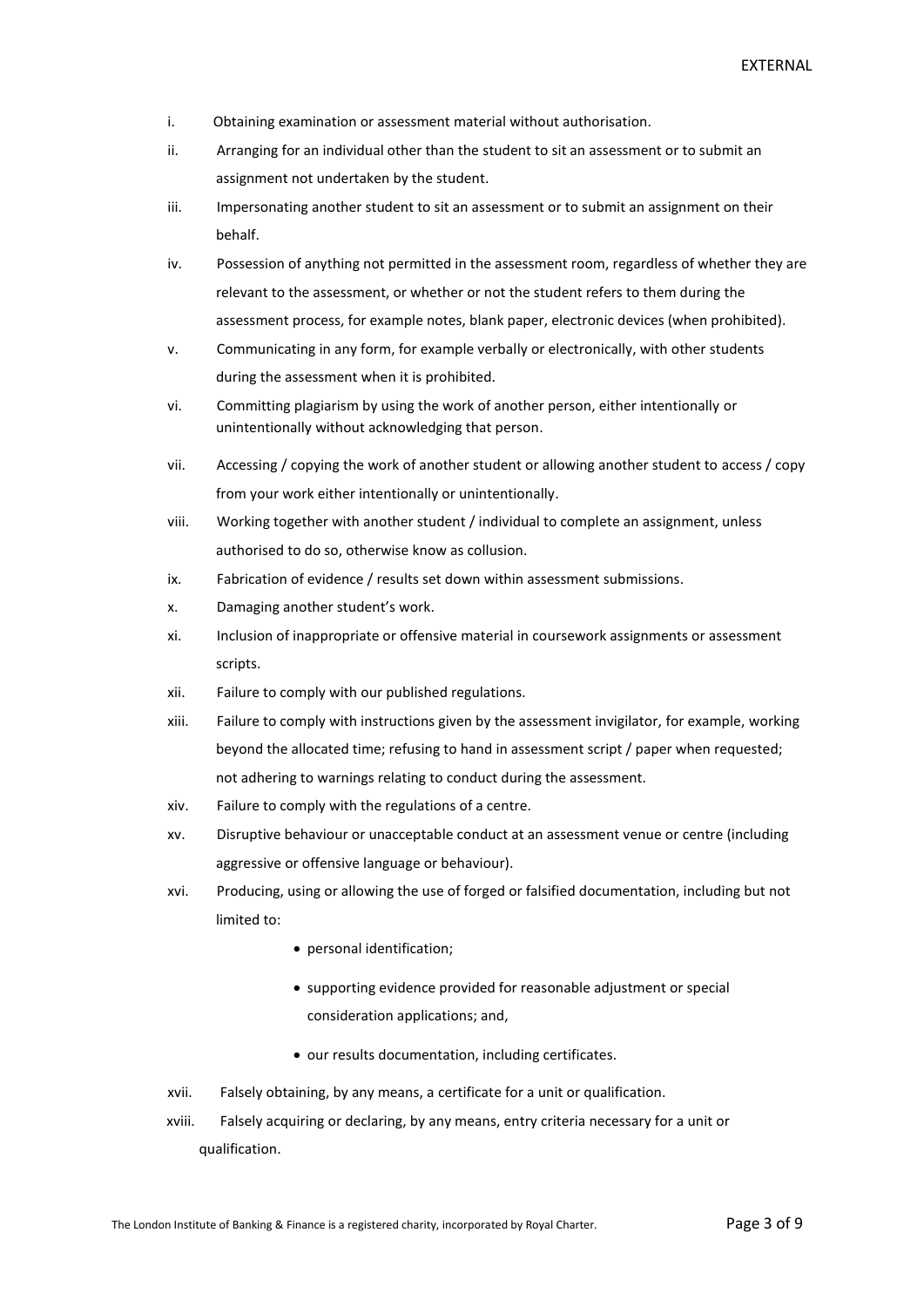xix. Misrepresentation: that is, presenting work as being that of another person\*, to lend

credibility to the student's own work;

xx. Using all or part of a previous assignment or work submitted without acknowledgement,

otherwise known as self plagiarism;

xxi. Fraudulent claims for special considerations.

\*'Another person' is defined as anyone and everyone else apart from the student, even where the individual(s) is / are anonymous or unknown and 'work' may include written work (formal or informal), thoughts (for example notes, correspondence), conversations (for example radio programmes, phone discussions), electronic communications (for example emails, web pages, faxes) or graphics (for example diagrams, tables, exhibits, models).

- 1.5 If you ask another individual to proofread your work, they must not:
	- Change the meaning of any sentence or section;
	- Change the order of points, sentences or paragraphs;
	- Comment on, alter or supplement the content or ideas of the text;
	- Make corrections to calculations or facts;
	- Alter an argument; or,
	- Check for plagiarism.

This list is not exhaustive and other examples may be considered at our discretion.

- 1.6 This process applies to invigilators, teachers, tutors, students and other officers, and to any reporting of malpractice by an independent party or individual who wishes to remain anonymous.
- 1.7 It is the responsibility of all invigilators and assessment venue staff to be aware of our procedures for confiscating items not permitted at assessment / examination venues, for example, electronic devices or reference books, and how to deal with issues relating to malpractice, such as communication, collaboration or disruption within an assessment venue.
- 1.8 We will acknowledge all reports of suspected malpractice within five working days. All parties involved in the case will then be contacted by us within 10 working days of receipt of the report detailing the suspected malpractice. We may also contact other individuals who may be able to provide evidence relevant to the case.
- 1.9 Any case of suspected malpractice should be reported in the first instance to:

Customer and Student Enquiries **Administrative Centre:** 4–9 Burgate Lane Canterbury Kent CT1 2XJ United Kingdom

T: +44 (0)1227 818609 (Option 1)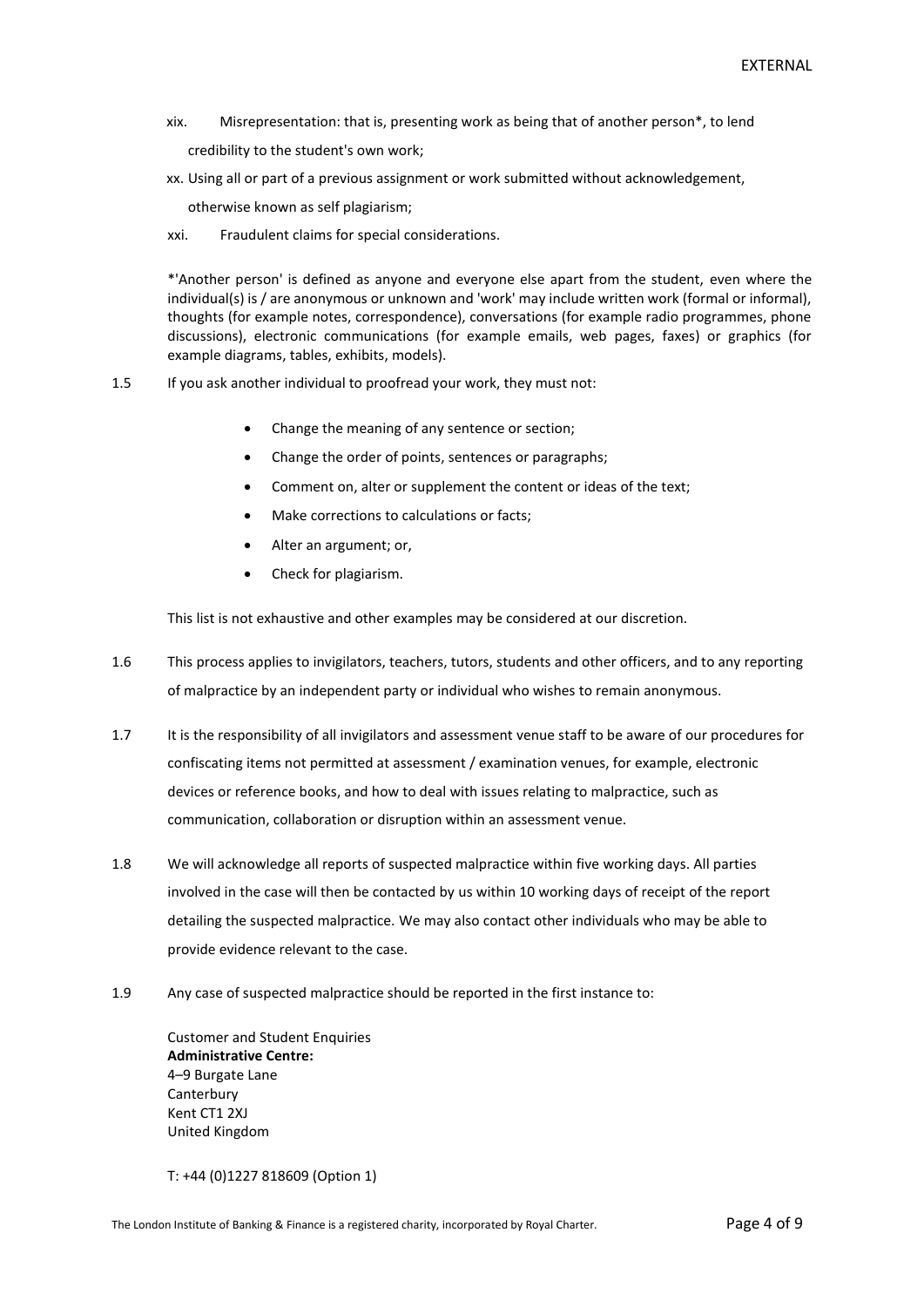EXTERNAL

#### E: [customerservices@libf.ac.uk](mailto:customerservices@libf.ac.uk)

- 1.10 Suspected malpractice must be reported to us as soon as possible, ideally within two working days from its discovery.
- 1.11 At the time of the incident the student suspected of the malpractice must, where possible, be warned by the assessor that their actions are in breach of our regulations and may constitute malpractice and that a report will be made to us. However, we recognise that this action may not always be possible due to disruption to other students.
- 1.12 In cases of suspected student examination malpractice, the following information and evidence should be supplied to us following the initial report:
	- i. A full written report of the incident. The individual writing the report, usually the invigilator, needs to clearly identify the factual information, including the actions that have been taken in relation to the incident.
	- ii. The report can comprise of the completed and signed Conduct of Examination form and all relevant supporting evidence and documentation. This should include but is not limited to:
		- a. confiscated materials;
		- b. any student scripts that may have been copied or show evidence of collaboration or plagiarism;
		- c. statements from other individuals involved and / or affected.
	- iii. The student has the right to respond by providing a signed statement explaining their conduct before they leave the assessment centre. This must be included on the Conduct of Examination form or in the assessment invigilator's report. If a student declines to provide a statement, this should be recorded in the report.
- 1.13 In cases of suspected malpractice reported by invigilators, teachers, tutors and other officers, and any reporting of malpractice by an independent party or individual who wishes to remain anonymous, the report made to us should include as much information as possible, including the following:
	- i. the assessment venue name and location;
	- ii. the date and title of the assessment, if known;
	- iii. the time the assessment took place, if known;
	- iv. the student's name and student number, if applicable;
	- v. the name of the invigilators, teachers / tutors and any other officers concerned;
	- vi. a description of the suspected malpractice; and
	- vii. any available supporting evidence.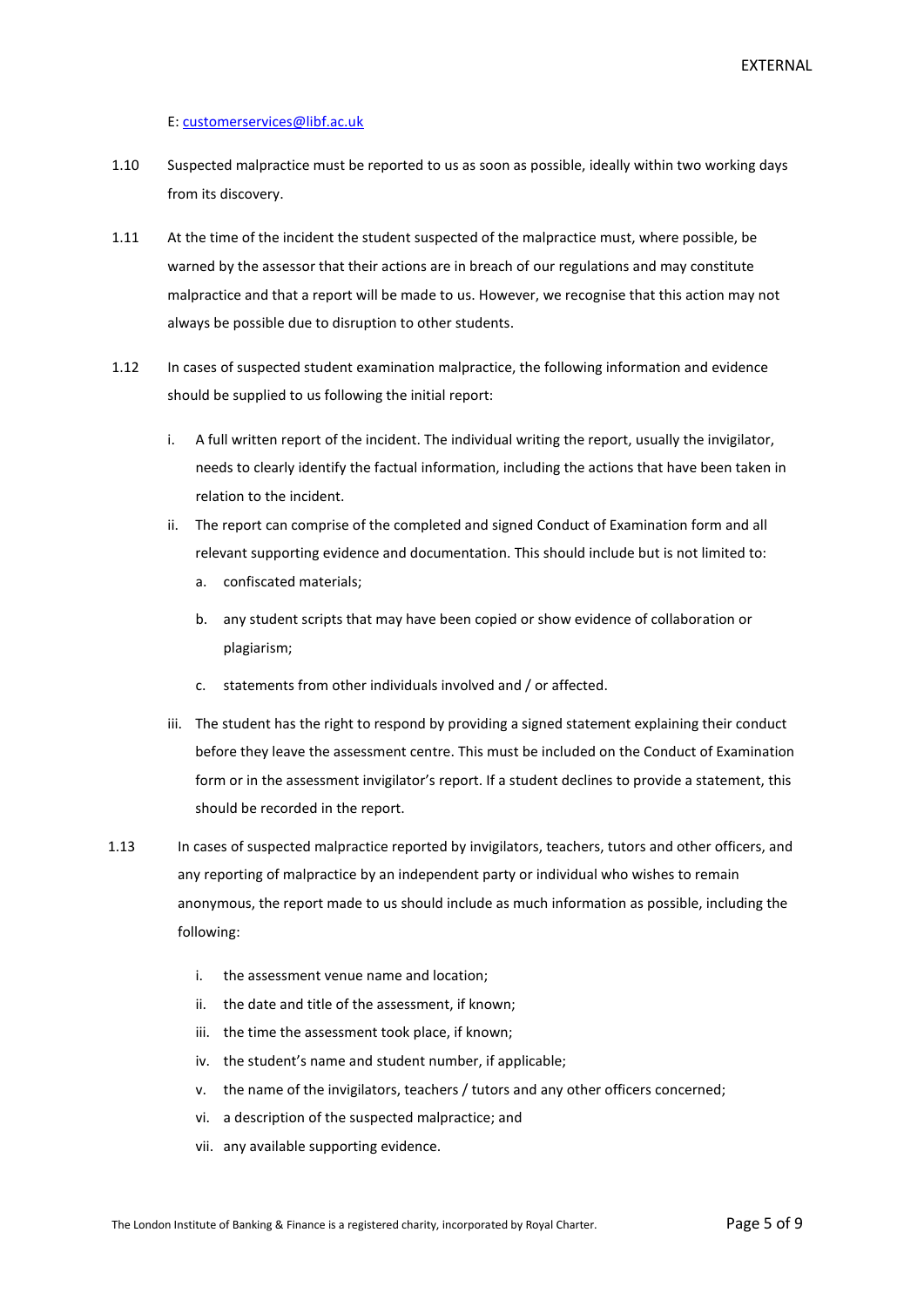1.14 In cases of suspected malpractice reported by an independent party, or an individual who wishes to remain anonymous, otherwise known as whistleblowing, we will take all reasonable steps to authenticate the reported information and to investigate the alleged malpractice to ascertain whether their concern has any foundation. If we do not receive adequate information from a whistleblower to justify an investigation or it does not relate to the delivery of our qualifications, we reserve the right not to take any further action. Whilst we may need to provide the individual involved with certain details in order to gather enough information, all effort will be made to keep the identity of the whistle-blower concealed to avoid any prejudice against them.

#### <span id="page-5-0"></span>**Section B – Administering suspected cases of malpractice**

- 2.1 We will investigate each case of suspected or reported malpractice to ascertain whether malpractice has occurred. The investigation will aim to establish the full facts and circumstances and, where relevant, students' previous conduct.
- 2.2 In order to avoid any perceived or actual conflicts of interest any individual with a personal interest in the outcome will not be permitted to undertake an investigation of a suspected case.
- 2.3 In cases of suspected plagiarism investigations may include, but are not limited to:
	- Report generated by the text matching software
	- Viva
	- Contacting externals
	- Discussions with academics
	- Liaising with other institutions
- 2.4 We will promptly take all reasonable steps to prevent any adverse effect that may arise as a result of the malpractice, or to mitigate any adverse effect, as far as possible, and to correct it to make sure that any action necessary to maintain the integrity of the examination will be taken.
- 2.5 Where more than one individual is contacted regarding a case of suspected malpractice, for example in a case involving suspected collusion, we will contact each individual separately, and will not reveal personal data to any party unless necessary for the purpose of the investigation.
- 2.6 The individual(s) concerned will be informed of the following:
	- i. That an investigation will take place, and the grounds for that investigation;
	- ii. Details of all the relevant timescales, and dates, where known;
	- iii. That they have a right to respond by providing a personal written response relating to the suspected malpractice (within five working days of the date of that letter or three working days for malpractice relating to Level 6 qualification assessments);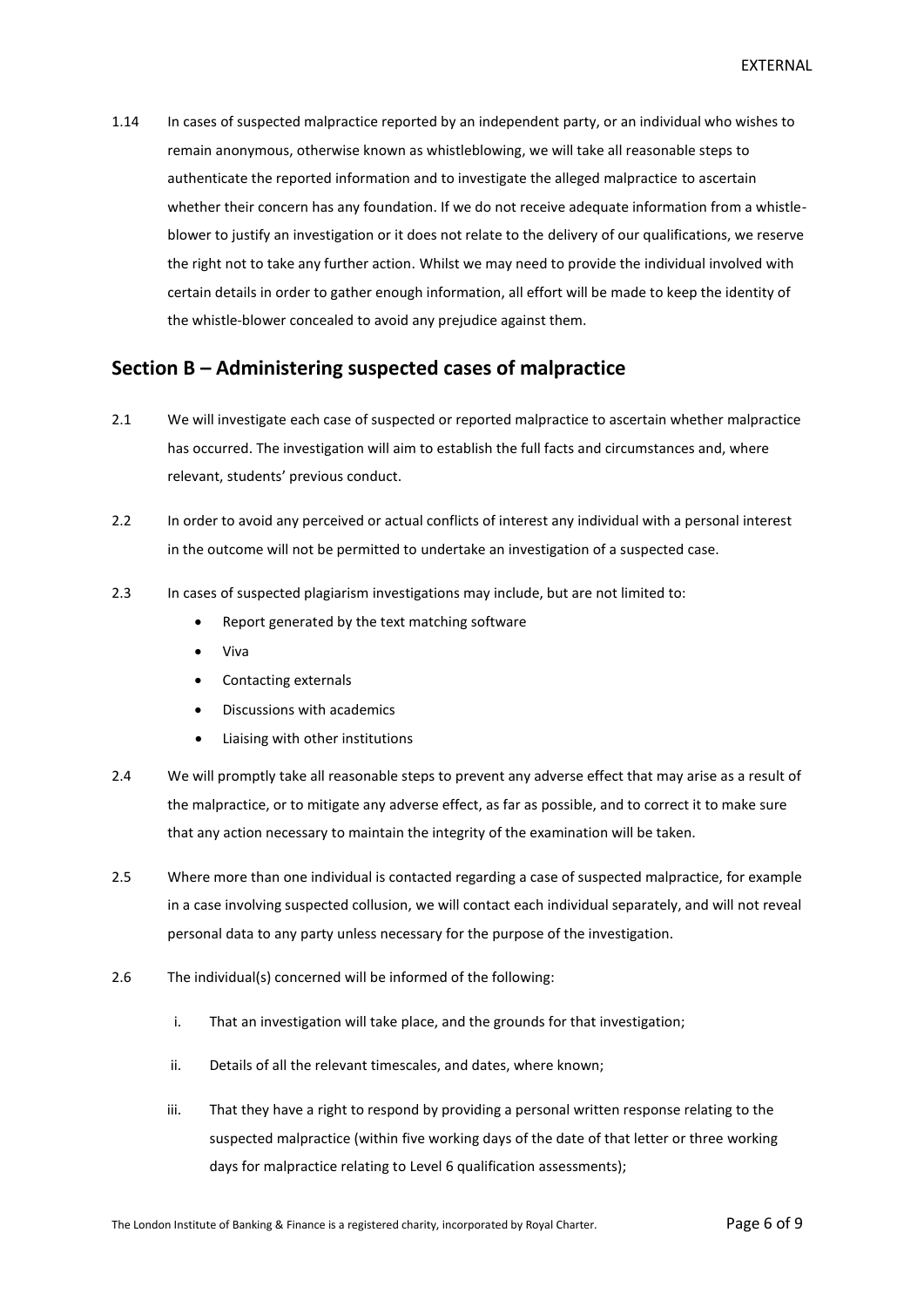- iv. That they may continue their studies including assessment resits but that any results achieved since the cases of suspected malpractice, may be removed if an individual is found to be guilty (see Section D);
- v. That, if malpractice is considered proven by us, sanctions may be imposed reflecting the seriousness of the case;
- vi. That they have the right to appeal a malpractice decision under the Appeals Policy and [Procedures;](http://www.libf.ac.uk/docs/default-source/Shared-FC-CPQ-policies/Shared-FC-CPQ-policies/appeals-policy.pdf?sfvrsn=0) and
- vii. That we have a duty to inform the relevant authorities / regulators but only after time for the appeal has passed or the appeal process has been completed.
- 2.7 The student has a right to appeal against a malpractice outcome reached by us if they believe that the policy or procedure has not been followed properly or fairly, or if there is new and relevant information or evidence now available which was not known by us or could not have been brought to our attention at the time the decision was made.. For more detail, see the [Appeals Policy and](http://www.libf.ac.uk/docs/default-source/Shared-FC-CPQ-policies/Shared-FC-CPQ-policies/appeals-policy.pdf?sfvrsn=0)  [Procedures.](http://www.libf.ac.uk/docs/default-source/Shared-FC-CPQ-policies/Shared-FC-CPQ-policies/appeals-policy.pdf?sfvrsn=0)
- 2.8 In cases where malpractice has been agreed and has an impact on certification or 'licence to practise' in a regulated area, or has other external significance, we have a duty of care and may inform the relevant regulator(s), other awarding organisations and other relevant authorities as appropriate to comply with legislation; this may include informing the police if the law has been broken.
- 2.9 We will not normally report any outcome from a malpractice case until the time for appeal has passed.
- 2.10 Individuals are not permitted to attend the Malpractice Committee meeting when their case is heard. Individuals do have the right to request to attend the hearing of their appeal should the individual wish to appeal the Malpractice Committee's decision.
- 2.11 If a student decides to continue their programme of study while a malpractice case is being considered, they do so at their own risk, pending the outcome of their malpractice case.

#### <span id="page-6-0"></span>**Section C – The role of the malpractice committee**

- 3.1 The Malpractice Committee will consider all cases of suspected malpractice on an individual basis. Membership of the Malpractice Committee will include at least one member who is not a member of the Programmes team. The Malpractice Committee reserves the right to request further information relating to a case.
- 3.2 The Malpractice Committee has a maximum of 40 working days from the initial reporting of a suspected malpractice to determine the outcome of the case; however, if a delay is expected, the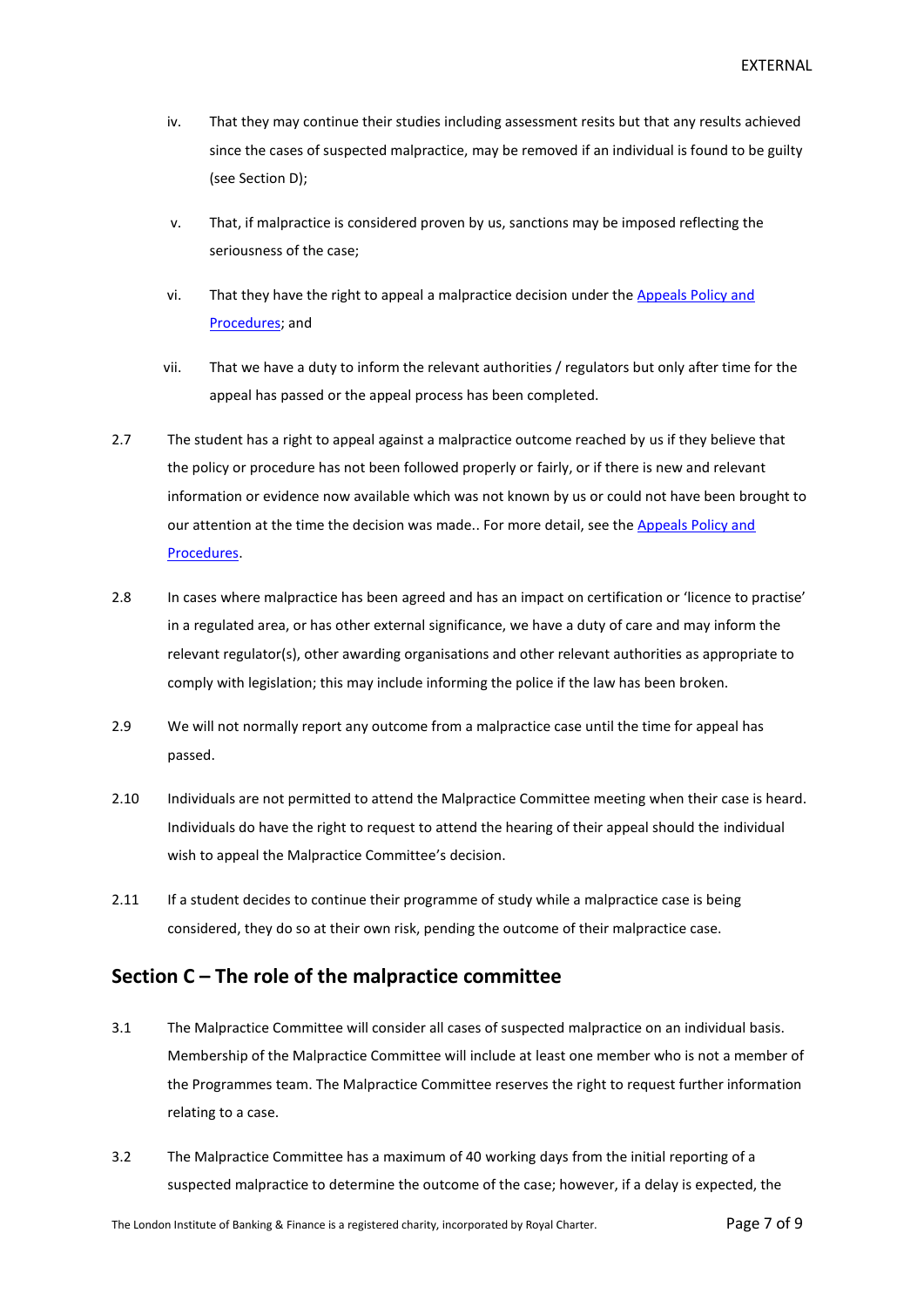parties concerned will be informed as early as possible. The Committee will determine the outcome based upon all the evidence available to them at the time, including any personal written response that has been received.

- 3.3 Once the Malpractice Committee has determined the outcome, it will usually inform the individual(s) concerned on the same day as results are released.
- 3.4 If the case relates to a coursework assignment and potential plagiarism, the individual(s) concerned will be informed of the outcome either on, or before, the date the assessment results are published. However, depending on the level of plagiarism this may be delayed.
- 3.5 All documents related to the decision-making process of the Malpractice Committee will be kept securely in line with General Data Protection Regulation).

#### <span id="page-7-0"></span>**Section D – Possible malpractice sanctions**

- 4.1 If a case of malpractice is agreed, the Malpractice Committee is empowered to impose one or more sanctions upon the individual(s) concerned. The Malpractice Committee will make sure that any sanctions imposed reflect the seriousness of the malpractice that has occurred and that all similar cases are treated in an equitable, fair and unbiased manner. When considering the seriousness of a case of malpractice, any previous cases may be taken into consideration.
- 4.2 The sanction(s) implemented by the Malpractice Committee may be informed by any previous advice that it has given to the student on malpractice.
- 4.3 Listed below are examples of sanctions, one or more of which may be applied to a student. This list is not exhaustive and other sanctions may be applied on a case-by-case basis, as recommended by the Malpractice Committee.
- 4.4 Possible sanctions that may be applied to students include but are not limited to:
	- i. Awarding the mark given by the examiner and a warning given to the student.
	- ii. Awarding a minimum pass mark for the assessment component in which malpractice has been deemed to have occurred.
	- iii. Awarding a mark of zero in the assessment component in which malpractice has been deemed to have occurred.
	- iv. Notification to other departments within The London Institute of Banking & Finance for additional sanctions, which may be considered through th[e Student Disciplinary policy.](http://www.libf.ac.uk/docs/default-source/cpq/cpq-policies/student-disciplinary-policy.pdf?sfvrsn=2) These additional sanctions may involve: